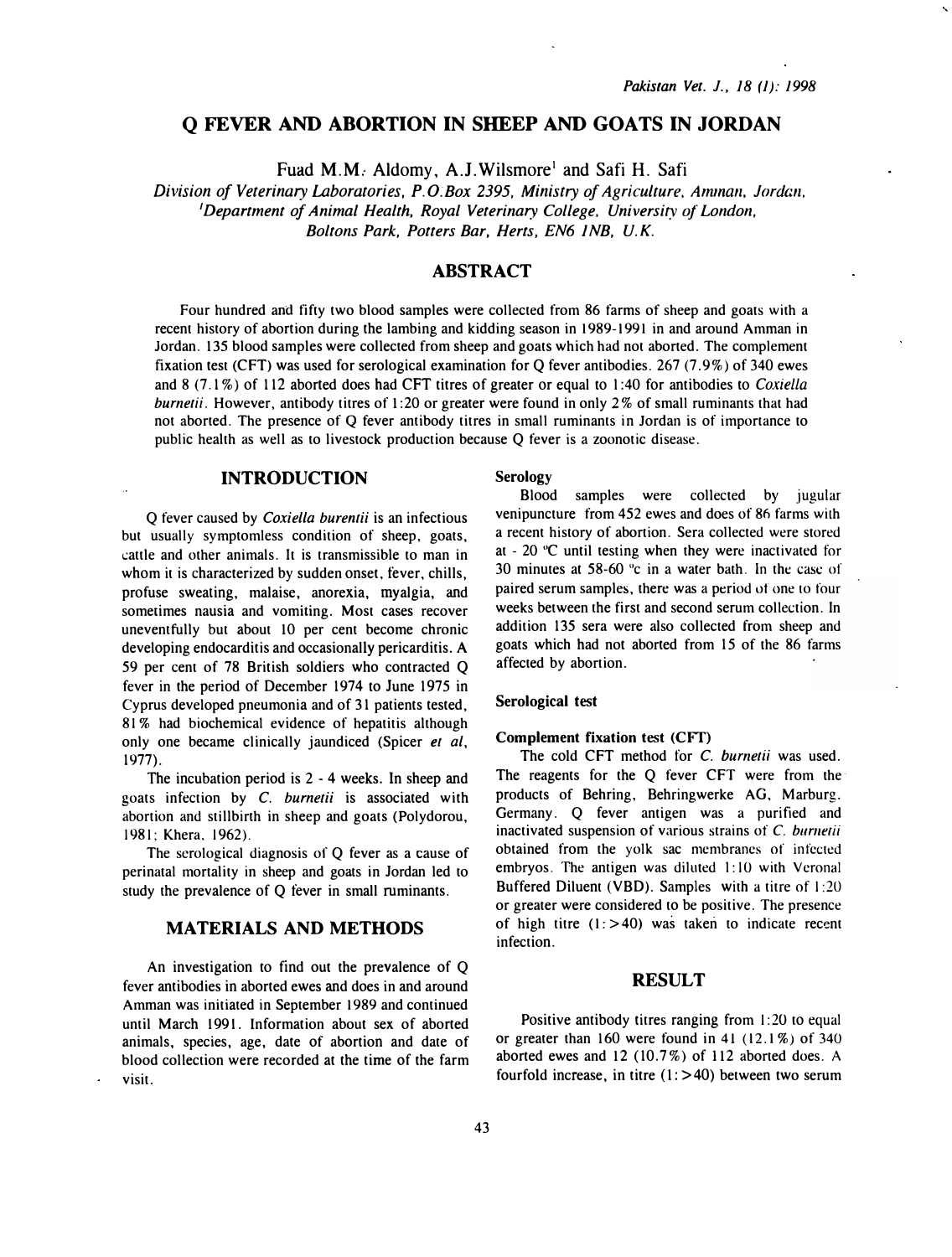samples collected at an interval of at least 7 days was regarded as a proof of recent infection which might have caused abortion was noticed in 27 (7.9%) aborted ewes and 8 (7 .1 %) does as shown in Table 1.

Table 1:  $Q$  fever antibody titres in 452 aborting sheep and goats.

| Animals         | No. with<br>titres $> 1.20$ | No. of increased<br>four fold<br>titres $> 1:40$ |
|-----------------|-----------------------------|--------------------------------------------------|
| Sheep $(n=340)$ | 41                          | 27                                               |
|                 | (12.1)                      | (7.9)                                            |
| Goats $(n=112)$ | 12                          | 8                                                |
|                 | (10.7)                      | (7.1)                                            |
| Total $(n=452)$ | 53                          | 35                                               |
|                 | (11.7)                      | (7.7)                                            |

Figures in parenthesis indicate percentage

Result of 86 farms studied showed that 40 had sheep only, 18 had goats only and 28 had sheep and goats. Positive antibody titres were found in 8 (20%) of 40 sheep tlock and 4 of 18 goat herds as shown in Table 2.

Table 2: Prevalence of Q fever in farms surveyed in 1989-1991.

| <b>Animal Farms</b>      | No. of<br>affected | Percentages of<br>affected farms |
|--------------------------|--------------------|----------------------------------|
| Sheep $(n=40)$           | 8                  | 20.0                             |
| Goats $(n=18)$           | 4                  | 22.2                             |
| Sheep & Goats $(n=28)$ 5 |                    | 17.9                             |
| Total $(n=86)$           | 17                 | 19.8                             |

Results of CFT's for Q fever on sera collected from I 00 sheep and 35 goats that had not aborted are presented in Table 3.

Table 3: Results of CFT for Q fever on sheep and goats that had not aborted.

| <b>Species</b>    | Positive CFT for Q fever |  |
|-------------------|--------------------------|--|
| Sheep $(n = 100)$ | 2(2%)                    |  |
| Goats $(n=35)$    | $0(0\%)$                 |  |
| Total $(n=135)$   | 2(1.5%)                  |  |

#### **DISCUSSION**

The proportion of sheep to goats sampled in this survey is 3:1 which is similar to the proportions in the total population of sheep and goats in Jordan.

Sera from 27 7.9%) of 340 aborted ewes and 8 (8)  $(7.1\%)$  of 112 aborted does has CFT titres greater or equal to 1:40 for antibodies to  $C$ . burnetii. Antibody titres of 1:20 or greater were found in only 2% of small ruminants that had not aborted. The later percentage is similar to that from the national survey which showed a prevalence of  $3\%$  in 1988 and  $2\%$  in 1989 in apparently healthy sheep and goats <Anonymous, 1989). Schmatz et al.  $(1978)$  reported an incidence of  $12\%$  in domestic animals in Somalia, Egypt and Jordan. However, the prevalence in aborting females was significantly higher (12%) than that of non-aborting females.

Crowther (1976) reported a prevalence of 72% in seropositive aborting group of sheep and goats and 44% in a group with normal parturition in Cyprus. Similarly, Reinthaler et al. (1988) recorded a seropositive rate of 53% in goats in the Sudan. By contrast. Linle ( 1983) reported a seroposive rate of only 2.8% in sheep in Britain.

The presence of Q fever antibody titres in Jordan is of importance to public health as well as to livestock production because  $Q$  fever is a zoonotic disease. particularly affecting livestock owners and those involved in veterinary services, especially in obstetrical procedures with sheep, goats and cattle. These results may draw the attention of the medical profession to consider Q fever in patients with febrile disease. Human cases of Q fever may he contracted by inhalation of contaminated dust, handling infected materials, possibly by drinking milk contaminated with C. burnetii and in some instances by blood transfusion (Woodward, 1987). Biberstein et al. (1974) reported that 82% of cows were seropositive and 23% were shedding the organism in milk in California, U.S.A. Therefore, milk from infected domestic livestock should be pasteurised or boiled.

## ACKNOWLEDGMENTS

The authors wish to express their appreciation to Dr. Frank Schenkel, Manager of VEEP for his support in carrying out this investigations.

#### REFERENCES

Acha, P.N. and B. Szyfres, 1987. Q fever. Zoonoses and Communicable Diseases Common to Man and Animals. 2nd ed. Pan American Health Organisation. Sci. Pub., 503: 261-267.